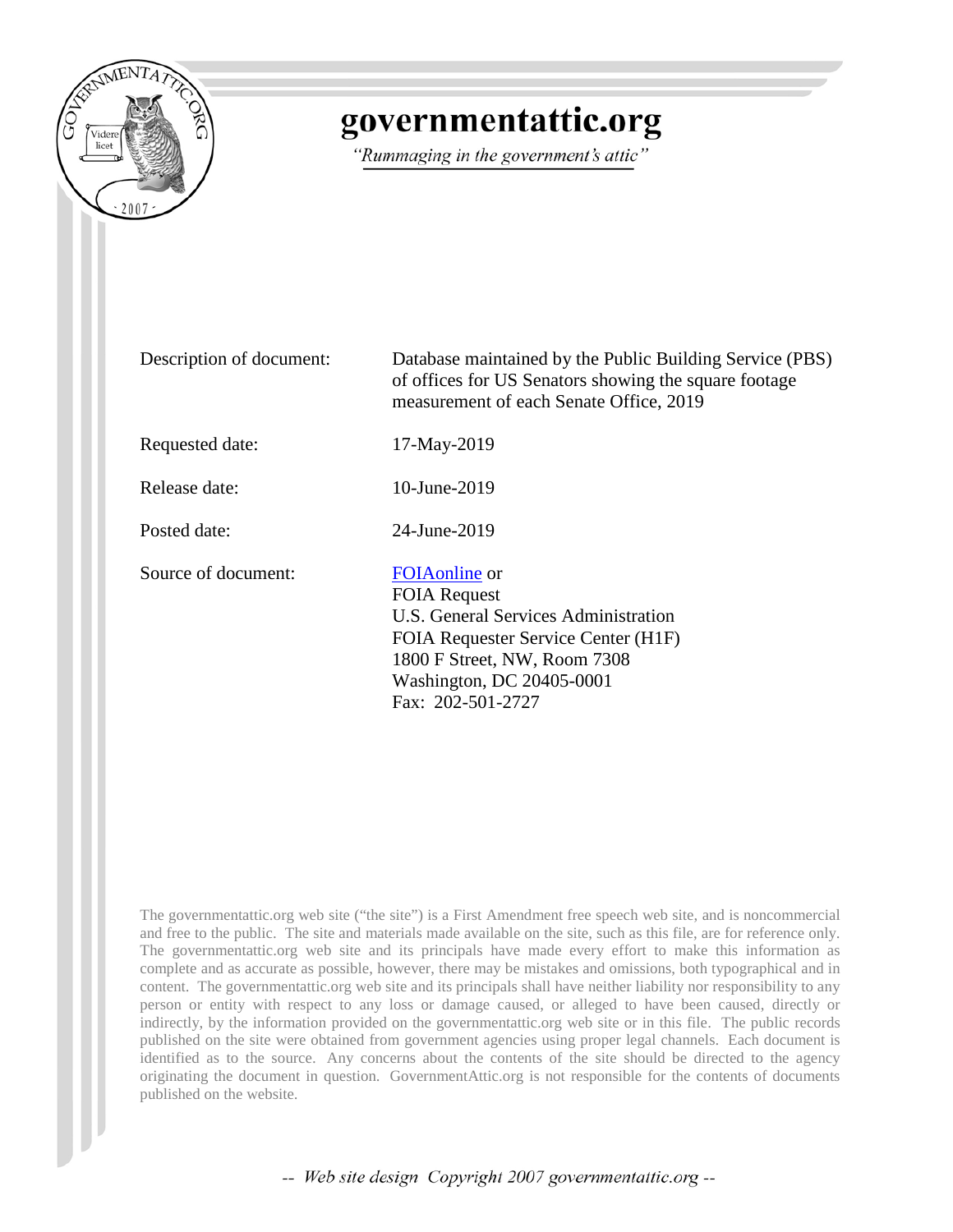

**Office of Administrative Services FOIA Requester Service Center** 

June 10, 2019

 $\langle \Delta \rangle$ 

This letter is in response to your U.S. General Services Administration (GSA) Freedom of Information Act (FOIA) request number (GSA-2019-001077), submitted on May 17, 2019, in which you requested the following:

"A copy of the database maintained by the Public Building Service of offices for US Senators - I am specifically interested in the square footage measurement of each Senate Office, which is part of the database and is a part of each Senate Occupancy Agreement or OA."

Enclosed please find the document responsive to your request.

This completes our action on this FOIA request. Should you have any questions, please contact Page Doane by email at Page.Doane@gsa.gov. You may also contact the GSA FOIA Public Liaison, Audrey Brooks, at (202) 205-5912 or by email at audrey.brooks@gsa.gov for any additional assistance and to discuss any aspect of your FOIA request.

Sincerely,

 $T$  ravis Lewis Deputy Director Office of Accountability and Transparency Office of Administrative Services

**Enclosure** 

U.S General Services Administration 1800 F. Street, NW, Room: 7308 Washington, DC 20405 Toll Free: (855)-675-3642 Fax: (202) 501-2727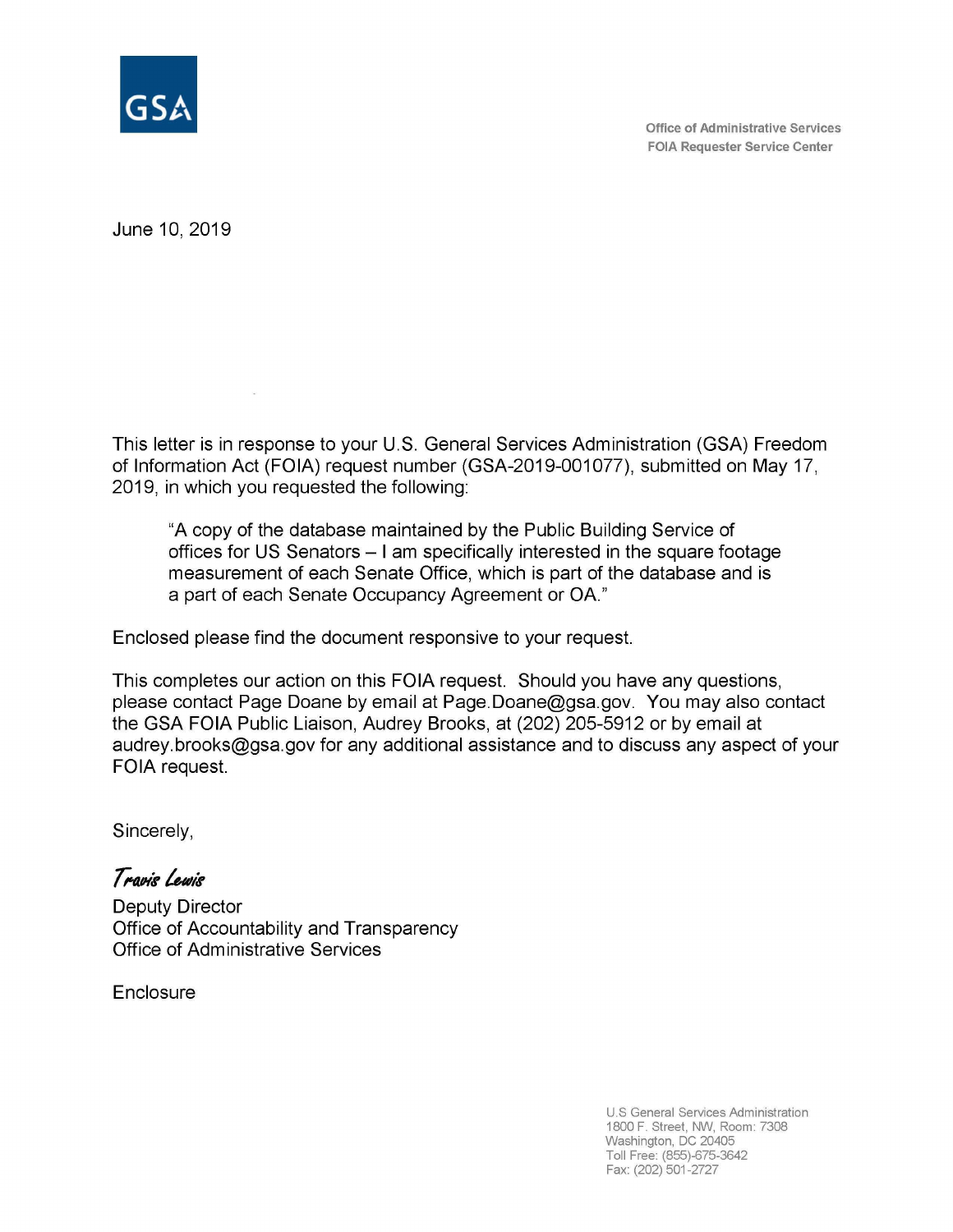| <b>Row Labels</b>          |        | Sum of Senate USF Sum of Senate RSF |
|----------------------------|--------|-------------------------------------|
| AK                         | 3,139  | 3,702                               |
| Murkowski, Lisa            | 2,367  | 2,634                               |
| Sullivan, Dan              | 772    | 1,068                               |
| <b>AL</b>                  | 7,374  | 10,644                              |
| Jones, Doug                | 3,020  | 4,266                               |
| Shelby, Richard C          | 4,354  | 6,378                               |
| <b>CA</b>                  | 3,460  | 4,789                               |
| Feinstein, Dianne          | 1,819  | 2,492                               |
| Harris, Kamala             | 1,642  | 2,297                               |
| $\mathsf{CO}$              | 5,123  | 6,857                               |
| Bennet, Michael F          | 2,973  | 3,849                               |
| Gardner, Cory              | 2,150  | 3,007                               |
| <b>CT</b>                  | 556    | 772                                 |
| <b>Blumenthal, Richard</b> | 556    | 772                                 |
| FL.                        | 2,664  | 3,505                               |
| Rubio, Marco Antonil       | 1,292  | 1,638                               |
| Scott, Rick                | 1,372  | 1,867                               |
| HI                         | 7,402  | 10,606                              |
| Hirono, Mazie K            | 3,675  | 5,146                               |
| Schatz, Brian              | 3,727  | 5,460                               |
| IA                         | 7,403  | 10,342                              |
| Ernst, Joni                | 3,846  | 5,376                               |
| Grassley, Charles E        | 3,557  | 4,965                               |
| ID                         | 526    | 526                                 |
| Crapo, Mike                | 526    | 526                                 |
| IL                         | 10,523 | 14,238                              |
| Duckworth, Tammy           | 3,998  | 5,544                               |
| Durbin, Richard J          | 6,525  | 8,694                               |
| IN                         | 1,282  | 1,776                               |
| Braun, Mike                | 577    | 831                                 |
| Young, Todd C              | 705    | 946                                 |
| <b>KS</b>                  | 1,045  | 1,842                               |
| Roberts, Pat               | 1,045  | 1,842                               |
| <b>KY</b>                  | 3,592  | 5,050                               |
| McConnell, Mitch           | 3,592  | 5,050                               |
| LA                         | 978    | 1,257                               |
| Kennedy, John              | 978    | 1,257                               |
| <b>MA</b>                  | 8,594  | 11,637                              |
| Markey, Edward J           | 4,990  | 6,765                               |
| Warren, Elizabeth          | 3,604  | 4,873                               |
| ME                         | 2,345  | 3,268                               |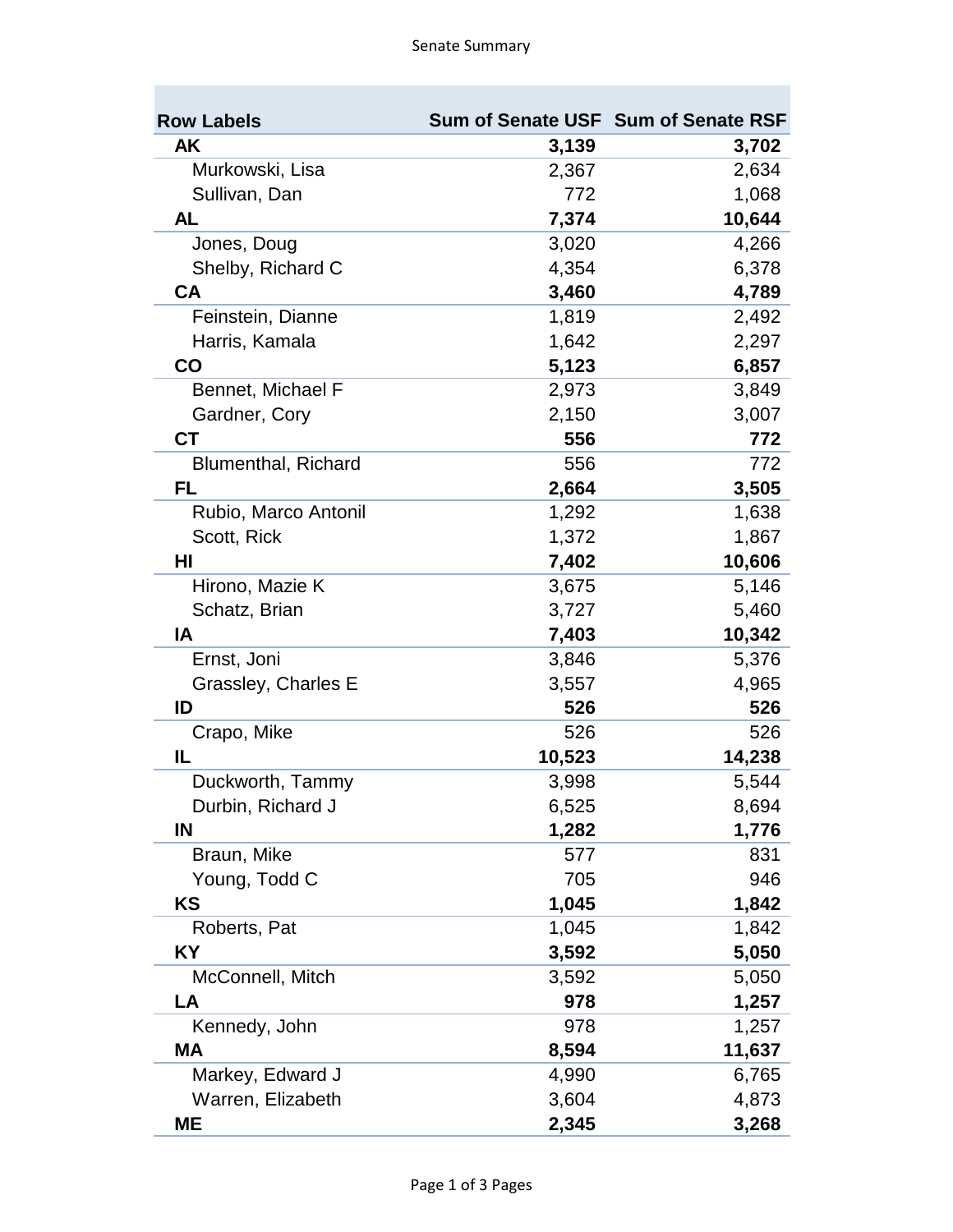| <b>Row Labels</b>       |       | Sum of Senate USF Sum of Senate RSF |
|-------------------------|-------|-------------------------------------|
| Collins, Susan M        | 1,791 | 2,460                               |
| King Jr, Angus S        | 554   | 808                                 |
| ΜI                      | 3,194 | 4,103                               |
| Peters, Gary            | 3,194 | 4,103                               |
| <b>MN</b>               | 356   | 577                                 |
| Smith, Tina             | 356   | 577                                 |
| <b>MO</b>               | 4,341 | 6,356                               |
| Blunt, Roy              | 2,106 | 3,185                               |
| Hawley, Josh            | 2,235 | 3,170                               |
| <b>MS</b>               | 3,831 | 5,451                               |
| Hyde-Smith, Cindy       | 2,068 | 2,956                               |
| Wicker, Roger F         | 1,763 | 2,496                               |
| МT                      | 588   | 734                                 |
| Tester, Jon             | 588   | 734                                 |
| <b>NC</b>               | 2,048 | 2,783                               |
| Burr, Richard           | 435   | 612                                 |
| Tillis, Thom            | 1,613 | 2,171                               |
| <b>ND</b>               | 7,576 | 11,255                              |
| Cramer, Kevin           | 4,520 | 6,683                               |
| Hoeven, John            | 3,057 | 4,571                               |
| <b>NE</b>               | 420   | 623                                 |
| Sasse, Ben              | 420   | 623                                 |
| <b>NH</b>               | 465   | 650                                 |
| Hassan, Margaret        | 465   | 650                                 |
| <b>NM</b>               | 1,130 | 1,554                               |
| Udall, Tom              | 1,130 | 1,554                               |
| <b>NV</b>               | 7,270 | 10,004                              |
| Masto, Catherine Cortez | 4,860 | 6,846                               |
| Rosen, Jacky            | 2,409 | 3,158                               |
| <b>NY</b>               | 6,104 | 8,589                               |
| Gillibrand, Kirsten E   | 1,954 | 2,596                               |
| Schumer, Charles E      | 4,150 | 5,993                               |
| <b>OH</b>               | 5,941 | 7,925                               |
| Brown, Sherrod          | 4,425 | 5,888                               |
| Portman, Rob            | 1,516 | 2,036                               |
| <b>OR</b>               | 4,525 | 6,151                               |
| Merkley, Jeff           | 465   | 614                                 |
| Wyden, Ron              | 4,060 | 5,538                               |
| <b>PA</b>               | 2,473 | 3,445                               |
| Casey Jr., Robert P     | 387   | 588                                 |
| Toomey, Patrick J       | 2,086 | 2,857                               |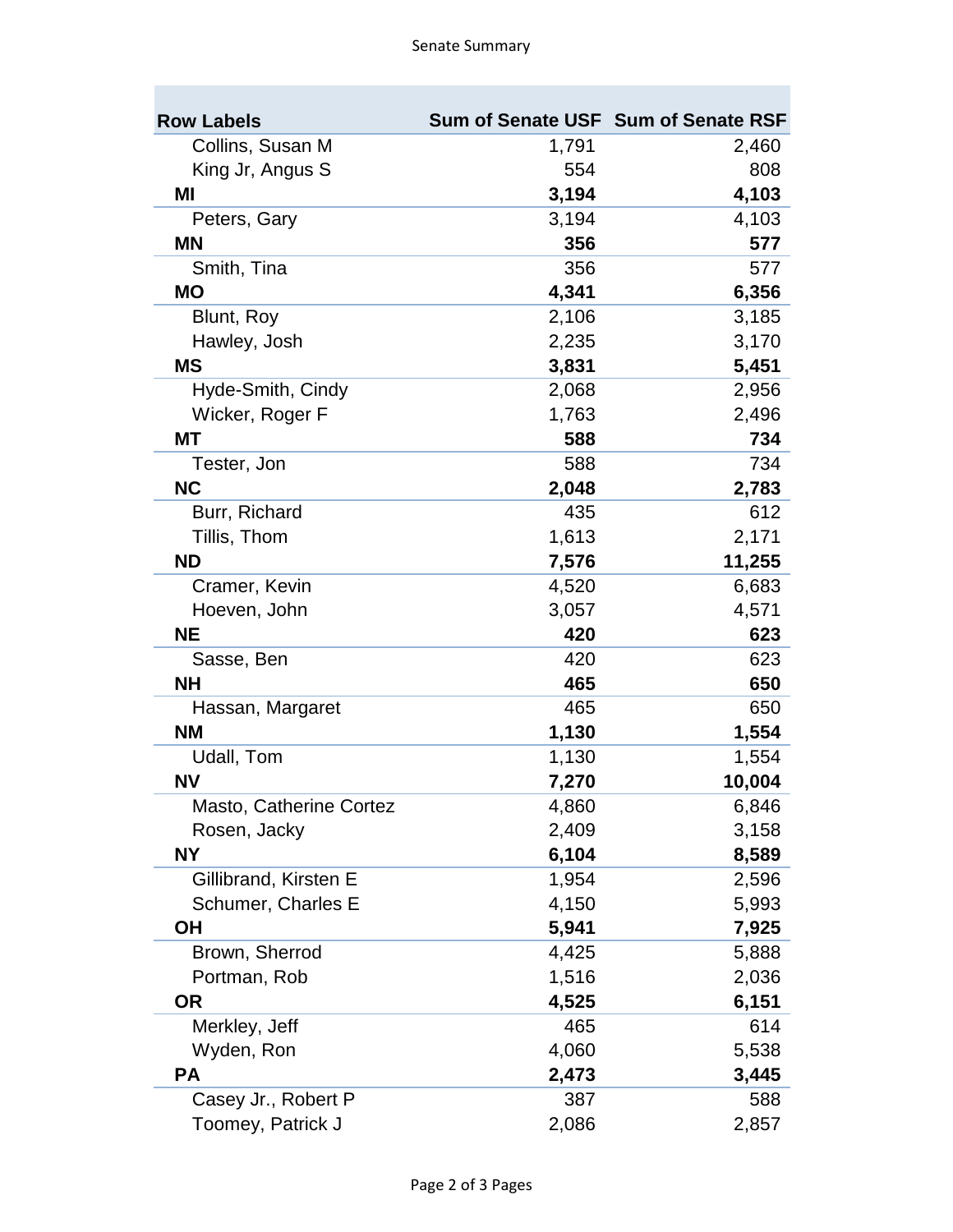| <b>Row Labels</b>  |         | Sum of Senate USF Sum of Senate RSF |
|--------------------|---------|-------------------------------------|
| RI                 | 1,311   | 2,144                               |
| Reed, Jack         | 1,311   | 2,144                               |
| <b>SC</b>          | 375     | 515                                 |
| Graham, Lindsey O  | 375     | 515                                 |
| <b>TN</b>          | 3,946   | 5,280                               |
| Alexander, Lamar   | 2,896   | 3,936                               |
| Blackburn, Marsha  | 1,050   | 1,343                               |
| <b>TX</b>          | 4,970   | 6,402                               |
| Cruz, Ted          | 4,970   | 6,402                               |
| UT                 | 8,143   | 11,203                              |
| Lee, Mike          | 3,910   | 5,385                               |
| Romney, Mitt       | 4,233   | 5,818                               |
| <b>VA</b>          | 440     | 581                                 |
| Warner, Mark R     | 440     | 581                                 |
| <b>VT</b>          | 1,362   | 1,984                               |
| Leahy, Patrick J   | 1,362   | 1,984                               |
| <b>WA</b>          | 7,787   | 10,800                              |
| Cantwell, Maria    | 4,172   | 5,780                               |
| Murray, Patty      | 3,615   | 5,020                               |
| WI                 | 2,215   | 3,641                               |
| Baldwin, Tammy     | 150     | 248                                 |
| Johnson, Ron       | 2,065   | 3,392                               |
| <b>WY</b>          | 4,926   | 6,545                               |
| Barasso, John      | 2,417   | 3,423                               |
| Enzi, Michael B    | 2,508   | 3,122                               |
| <b>Grand Total</b> | 151,739 | 210,105                             |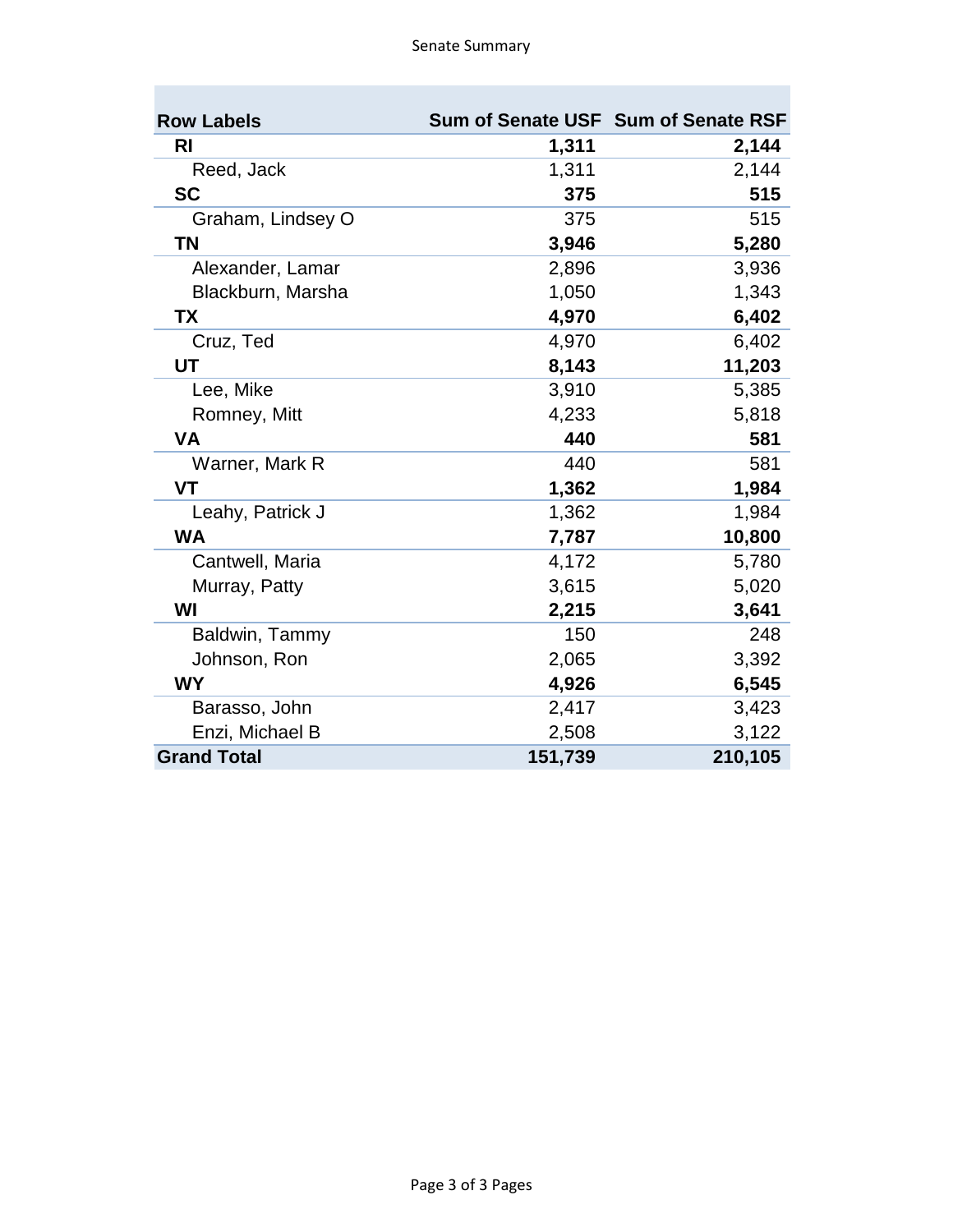| <b>State</b> | Name                 | Usable SF (USF) | <b>Common SF</b> | Rentable SF |
|--------------|----------------------|-----------------|------------------|-------------|
| АK           | Murkowski, Lisa      | 2,367           | 267              | 2,634       |
| АK           | Sullivan, Dan        | 772             | 296              | 1,068       |
| AL           | Jones, Doug          | 308             | 200              | 508         |
| AL           | Jones, Doug          | 1,457           | 389              | 1,846       |
| AL           | Jones, Doug          | 1,255           | 657              | 1,912       |
| AL           | Shelby, Richard C    | 936             | 405              | 1,341       |
| AL           | Shelby, Richard C    | 2,022           | 966              | 2,988       |
| AL           | Shelby, Richard C    | 442             | 155              | 596         |
| AL           | Shelby, Richard C    | 953             | 499              | 1,452       |
| СA           | Feinstein, Dianne    | 1,068           | 339              | 1,407       |
| СA           | Feinstein, Dianne    | 751             | 334              | 1,085       |
| СA           | Harris, Kamala       | 797             | 354              | 1,151       |
| СA           | Harris, Kamala       | 845             | 301              | 1,146       |
| CO           | Bennet, Michael F    | 2,973           | 877              | 3,849       |
| CO           | Gardner, Cory        | 1,558           | 484              | 2,042       |
| CO           | Gardner, Cory        | 592             | 373              | 965         |
| СT           | Blumenthal, Richard  | 556             | 216              | 772         |
| FL.          | Rubio, Marco Antonil | 491             | 118              | 609         |
| FL.          | Rubio, Marco Antonil | 201             | 19               | 220         |
| FL           | Rubio, Marco Antonil | 600             | 209              | 809         |
| FL.          | Scott, Rick          | 647             | 318              | 964         |
| FL           | Scott, Rick          | 725             | 177              | 902         |
| HI           | Hirono, Mazie K      | 3,675           | 1,261            | 4,936       |
| HI           | Schatz, Brian        | 202             | 65               | 267         |
| HI           | Schatz, Brian        | 3,525           | 1,256            | 4,781       |
| ΙA           | Ernst, Joni          | 539             | 205              | 743         |
| ΙA           | Ernst, Joni          | 819             | 369              | 1,188       |
| ΙA           | Ernst, Joni          | 665             | 291              | 956         |
| ΙA           | Ernst, Joni          | 1,799           | 657              | 2,456       |
| ΙA           | Ernst, Joni          | 24              | 9                | 33          |
| ΙA           | Grassley, Charles E  | 350             | 133              | 483         |
| IA           | Grassley, Charles E  | 877             | 395              | 1,272       |
| ΙA           | Grassley, Charles E  | 895             | 360              | 1,256       |
| IA           | Grassley, Charles E  | 1,435           | 519              | 1,954       |
| ID           | Crapo, Mike          | 526             |                  | 526         |
| IL           | Duckworth, Tammy     | 3,998           | 1,546            | 5,544       |
| IL           | Durbin, Richard J    | 4,429           | 1,712            | 6,141       |
| IL.          | Durbin, Richard J    | 476             | 363              | 839         |
| IL           | Durbin, Richard J    | 1,620           |                  | 1,620       |
| IN           | Braun, Mike          | 577             | 253              | 831         |
| IN           | Young, Todd C        | 367             | 241              | 608         |
| IN           | Young, Todd C        | 338             |                  | 338         |
| ΚS           | Roberts, Pat         | 1,045           | 521              | 1,566       |
| KY           | McConnell, Mitch     | 820             | 410              | 1,230       |
| KY           | McConnell, Mitch     | 581             | 87               | 668         |
| КY           | McConnell, Mitch     | 1,755           | 696              | 2,451       |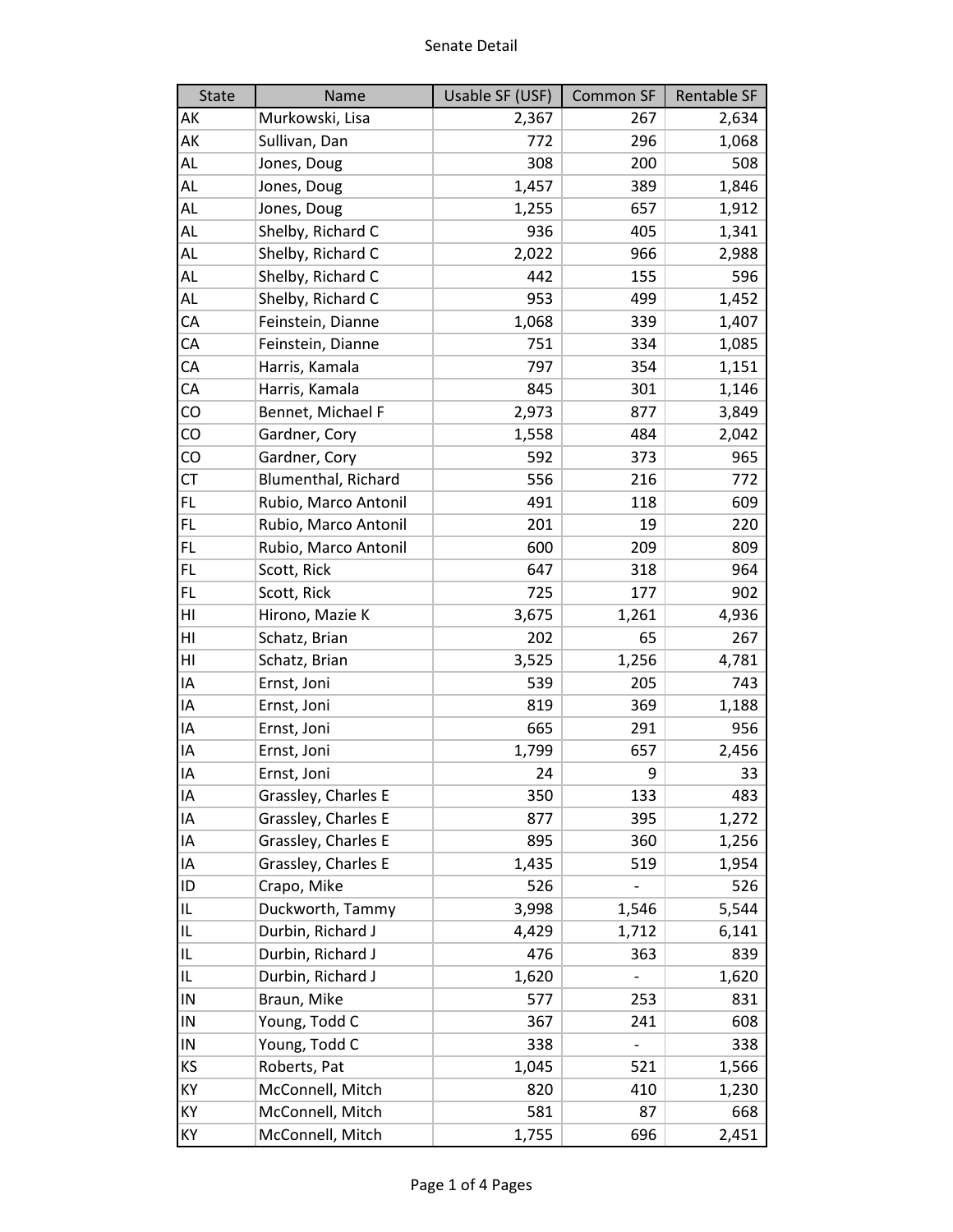| <b>State</b> | Name                    | Usable SF (USF) | <b>Common SF</b> | Rentable SF |
|--------------|-------------------------|-----------------|------------------|-------------|
| KY           | McConnell, Mitch        | 436             | 265              | 701         |
| LA           | Kennedy, John           | 978             | 280              | 1,257       |
| MA           | Markey, Edward J        | 415             | 194              | 609         |
| MA           | Markey, Edward J        | 4,575           | 1,581            | 6,156       |
| MA           | Warren, Elizabeth       | 3,604           | 1,269            | 4,873       |
| ME           | Collins, Susan M        | 850             | 272              | 1,122       |
| <b>ME</b>    | Collins, Susan M        | 941             | 397              | 1,338       |
| ME           | King Jr, Angus S        | 554             | 254              | 808         |
| MI           | Peters, Gary            | 576             | 259              | 835         |
| MI           | Peters, Gary            | 2,618           | 649              | 3,267       |
| MN           | Smith, Tina             | 356             | 221              | 577         |
| <b>MO</b>    | Blunt, Roy              | 1,047           | 639              | 1,686       |
| <b>MO</b>    | Blunt, Roy              | 1,059           | 441              | 1,499       |
| <b>MO</b>    | Hawley, Josh            | 313             | 135              | 448         |
| <b>MO</b>    | Hawley, Josh            | 1,922           | 800              | 2,722       |
| MS           | Hyde-Smith, Cindy       | 1,136           | 561              | 1,697       |
| <b>MS</b>    | Hyde-Smith, Cindy       | 932             | 327              | 1,259       |
| <b>MS</b>    | Wicker, Roger F         | 1,763           | 733              | 2,496       |
| MT           | Tester, Jon             | 588             | 146              | 734         |
| <b>NC</b>    | Burr, Richard           | 435             | 177              | 612         |
| <b>NC</b>    | Tillis, Thom            | 1,613           | 558              | 2,171       |
| <b>ND</b>    | Cramer, Kevin           | 1,180           | 361              | 1,541       |
| <b>ND</b>    | Cramer, Kevin           | 86              | 26               | 113         |
| <b>ND</b>    | Cramer, Kevin           | 440             | 276              | 716         |
| <b>ND</b>    | Cramer, Kevin           | 219             | 137              | 356         |
| <b>ND</b>    | Cramer, Kevin           | 897             | 680              | 1,577       |
| <b>ND</b>    | Cramer, Kevin           | 412             | 166              | 577         |
| <b>ND</b>    | Cramer, Kevin           | 1,286           | 517              | 1,803       |
| <b>ND</b>    | Hoeven, John            | 407             | 255              | 662         |
| <b>ND</b>    | Hoeven, John            | 425             | 322              | 747         |
| <b>ND</b>    | Hoeven, John            | 121             | 92               | 213         |
| <b>ND</b>    | Hoeven, John            | 1,794           | 721              | 2,515       |
| <b>ND</b>    | Hoeven, John            | 309             | 124              | 434         |
| <b>NE</b>    | Sasse, Ben              | 420             | 203              | 623         |
| NΗ           | Hassan, Margaret        | 465             | 186              | 650         |
| <b>NM</b>    | Udall, Tom              | 1,130           | 424              | 1,554       |
| <b>NV</b>    | Masto, Catherine Cortez | 231             | 72               | 303         |
| <b>NV</b>    | Masto, Catherine Cortez | 1,970           | 712              | 2,682       |
| <b>NV</b>    | Masto, Catherine Cortez | 2,659           | 886              | 3,545       |
| <b>NV</b>    | Rosen, Jacky            | 2,409           | 748              | 3,158       |
| <b>NY</b>    | Gillibrand, Kirsten E   | 598             | 155              | 753         |
| <b>NY</b>    | Gillibrand, Kirsten E   | 75              | 27               | 102         |
| <b>NY</b>    | Gillibrand, Kirsten E   | 375             | 133              | 508         |
| <b>NY</b>    | Gillibrand, Kirsten E   | 26              | 9                | 35          |
| NY           | Gillibrand, Kirsten E   | 380             | 132              | 512         |
| <b>NY</b>    | Gillibrand, Kirsten E   | 500             | 187              | 687         |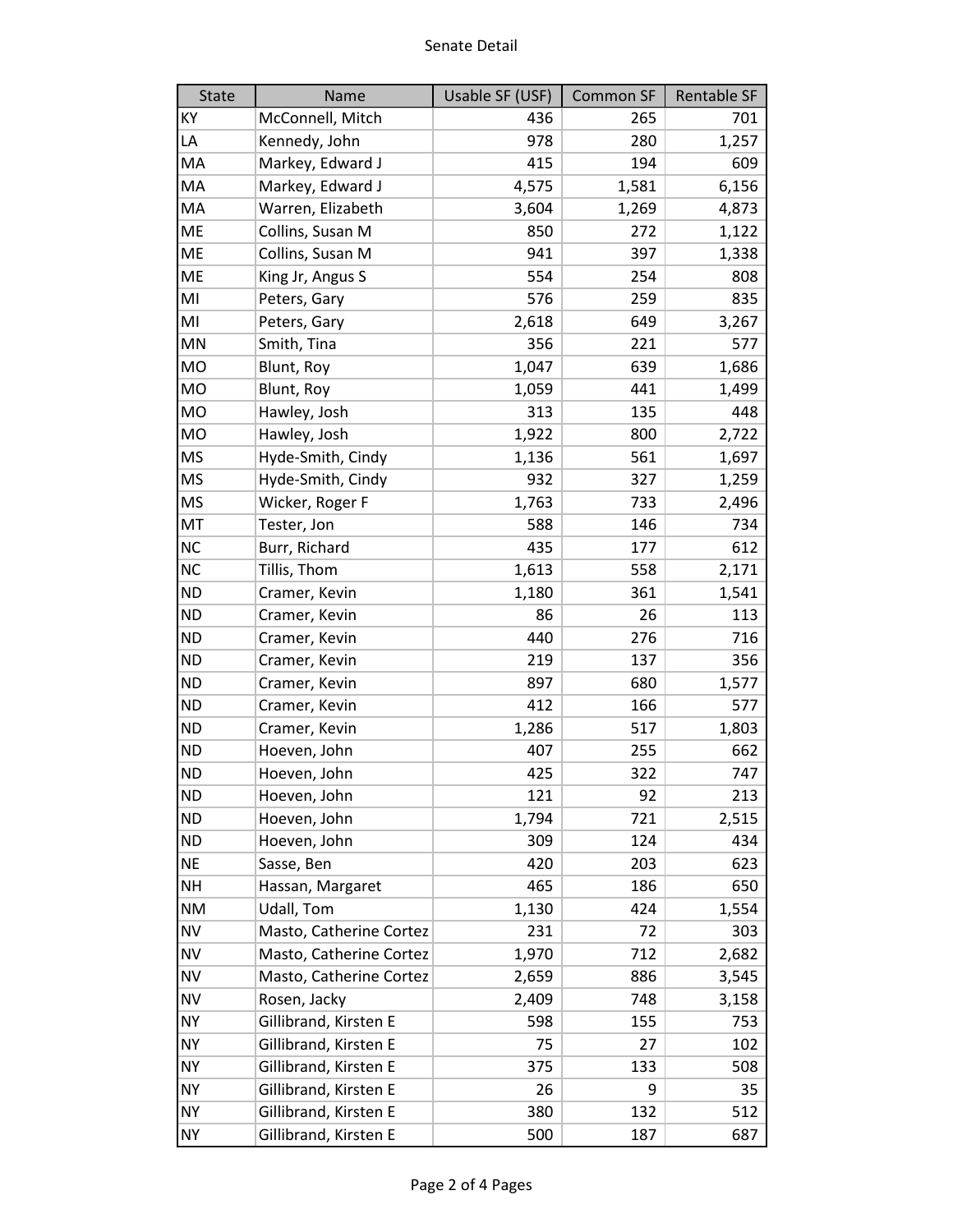| State          | Name                | Usable SF (USF) | Common SF | Rentable SF |
|----------------|---------------------|-----------------|-----------|-------------|
| <b>NY</b>      | Schumer, Charles E  | 905             | 595       | 1,501       |
| <b>NY</b>      | Schumer, Charles E  | 425             | 177       | 602         |
| <b>NY</b>      | Schumer, Charles E  | 700             | 248       | 948         |
| <b>NY</b>      | Schumer, Charles E  | 645             | 225       | 870         |
| <b>NY</b>      | Schumer, Charles E  | 750             | 277       | 1,027       |
| <b>NY</b>      | Schumer, Charles E  | 725             | 64        | 789         |
| OH             | Brown, Sherrod      | 1,142           | 310       | 1,452       |
| OH             | Brown, Sherrod      | 3,283           | 1,154     | 4,437       |
| OH             | Portman, Rob        | 1,516           | 520       | 2,036       |
| OR             | Merkley, Jeff       | 465             | 149       | 614         |
| OR             | Wyden, Ron          | 2,959           | 1,088     | 4,047       |
| OR             | Wyden, Ron          | 266             | 123       | 389         |
| OR             | Wyden, Ron          | 835             | 267       | 1,102       |
| PA             | Casey Jr., Robert P | 387             | 201       | 588         |
| PA             | Toomey, Patrick J   | 338             | 176       | 515         |
| PA             | Toomey, Patrick J   | 504             | 69        | 573         |
| PA             | Toomey, Patrick J   | 1,243           | 526       | 1,769       |
| R <sub>l</sub> | Reed, Jack          | 1,311           | 833       | 2,144       |
| SC             | Graham, Lindsey O   | 375             | 140       | 515         |
| TN             | Alexander, Lamar    | 1,074           | 382       | 1,456       |
| ΤN             | Alexander, Lamar    | 1,100           | 294       | 1,394       |
| <b>TN</b>      | Alexander, Lamar    | 722             | 364       | 1,086       |
| TN             | Blackburn, Marsha   | 1,050           | 293       | 1,343       |
| TN             | Blackburn, Marsha   |                 |           |             |
| <b>TX</b>      | Cruz, Ted           | 2,302           | 584       | 2,886       |
| TΧ             | Cruz, Ted           | 258             | 82        | 340         |
| TX             | Cruz, Ted           | 2,410           | 766       | 3,176       |
| UT             | Lee, Mike           | 452             | 206       | 658         |
| UT             | Lee, Mike           | 3,458           | 1,268     | 4,727       |
| UT             | Romney, Mitt        | 393             | 129       | 522         |
| UT             | Romney, Mitt        | 615             | 265       | 880         |
| UT             | Romney, Mitt        | 2,895           | 1,069     | 3,964       |
| UT             | Romney, Mitt        | 330             | 122       | 452         |
| VA             | Warner, Mark R      | 440             | 142       | 581         |
| VT             | Leahy, Patrick J    | 1,362           | 622       | 1,984       |
| <b>WA</b>      | Cantwell, Maria     | 379             | 119       | 498         |
| WA             | Cantwell, Maria     | 519             | 202       | 721         |
| WA             | Cantwell, Maria     | 2,394           | 930       | 3,324       |
| WA             | Cantwell, Maria     | 880             | 357       | 1,237       |
| WA             | Murray, Patty       | 3,375           | 1,312     | 4,687       |
| WA             | Murray, Patty       | 240             | 93        | 333         |
| WI             | Baldwin, Tammy      | 150             | 98        | 248         |
| WI             | Johnson, Ron        | 2,065           | 1,327     | 3,392       |
| <b>WY</b>      | Barasso, John       | 1,328           | 640       | 1,968       |
| <b>WY</b>      | Barasso, John       | 1,090           | 365       | 1,455       |
| <b>WY</b>      | Enzi, Michael B     | 803             | 387       | 1,191       |